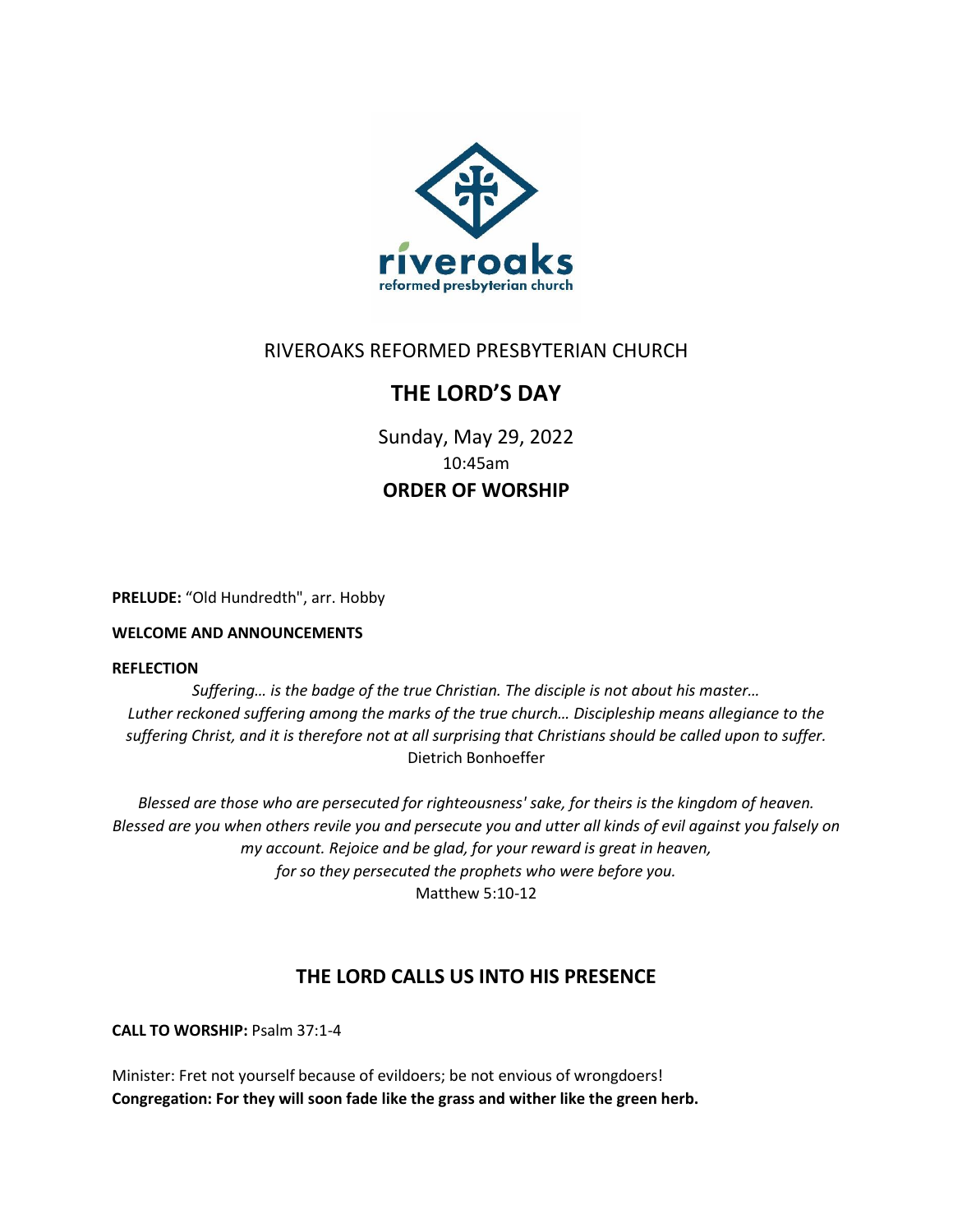Minister: Trust in the Lord, and do good; **Congregation: dwell in the land and befriend faithfulness.**

Minister: Delight yourself in the Lord, **Congregation: and he will give you the desires of your heart.**

**HYMN OF PRAISE, No. 122:** "God, All Nature Sings Thy Glory"

God, all nature sings thy glory, and thy works proclaim thy might; Ordered vastness in the heavens, ordered course of day and night; Beauty in the changing seasons, beauty in the storming sea; All the changing moods of nature praise the changeless Trinity.

Clearer still we see thy hand in man whom thou hast made for thee; Ruler of creation's glory, image of thy majesty. Music, art, the fruitful garden, all the labor of his days, Are the calling of his Maker to the harvest feast of praise.

But our sins have spoiled thine image; nature, conscience only serve As unceasing, grim reminders of the wrath which we deserve. Yet thy grace and saving mercy in thy Word of truth revealed Claim the praise of all who know thee, in the blood of Jesus sealed.

God of glory, power, mercy, all creation praises thee; We, thy creatures, would adore thee now and through eternity. Saved to magnify thy goodness, grant us strength to do thy will; With our acts as with our voices thy commandments to fulfill.

# **PRAYER OF PRAISE AND ADORATION**

# **THE LORD CLEANSES US IN CHRIST**

# **READING OF THE WORD:** Matthew 10:26-33

So have no fear of them, for nothing is covered that will not be revealed, or hidden that will not be known. What I tell you in the dark, say in the light, and what you hear whispered, proclaim on the housetops. And do not fear those who kill the body but cannot kill the soul. Rather fear him who can destroy both soul and body in hell. Are not two sparrows sold for a penny? And not one of them will fall to the ground apart from your Father. But even the hairs of your head are all numbered. Fear not, therefore; you are of more value than many sparrows. So everyone who acknowledges me before men, I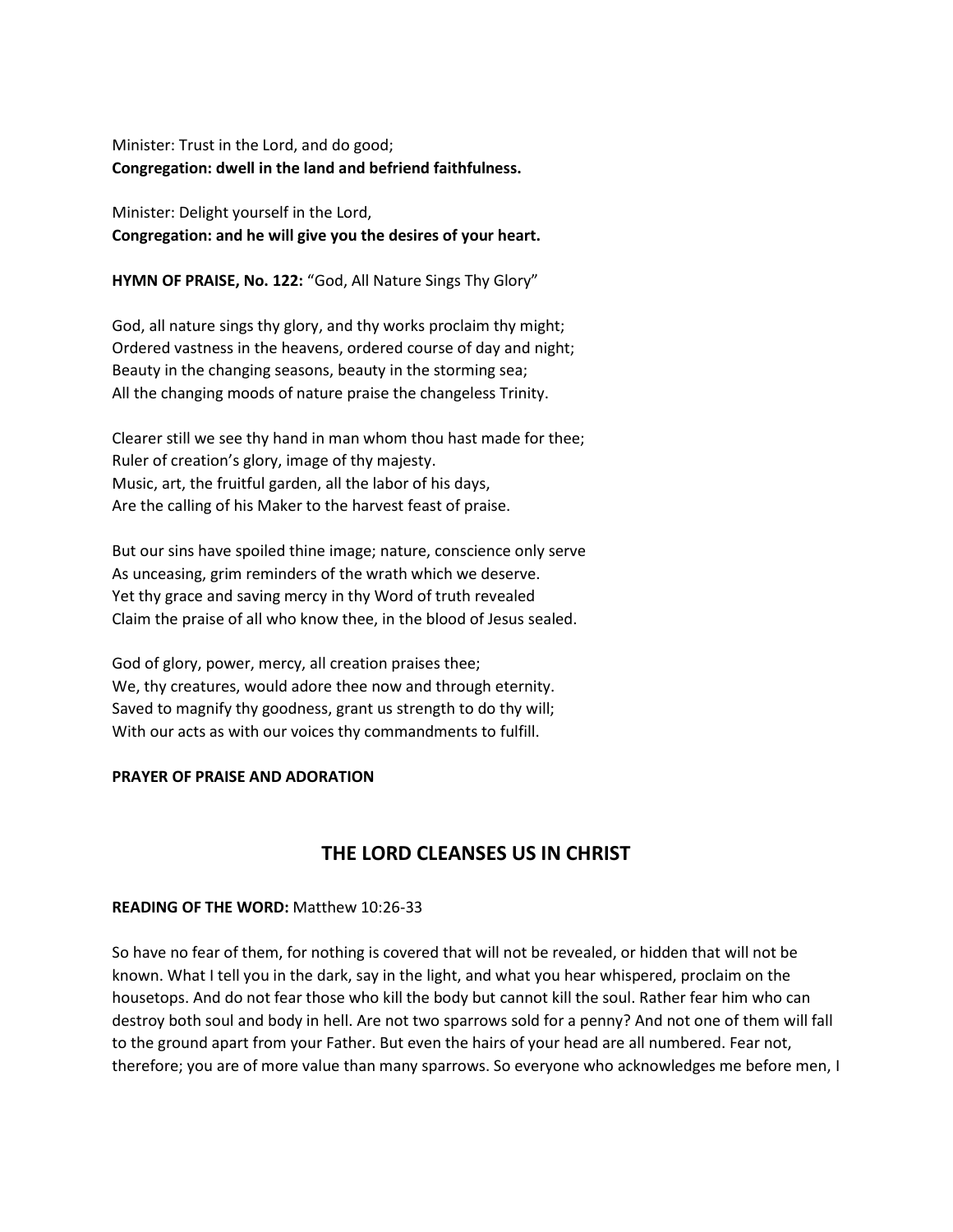also will acknowledge before my Father who is in heaven, but whoever denies me beforemen, I also will deny before my Father who is in heaven.

Minister: This is the word of the Lord. **Congregation: Thanks be to God!**

#### **CONFESSION OF SIN**

**Father, you have not given us a spirit of fear. And yet we are afraid. You have not given us a private faith but a public ministry to shine the light of Christ to all who are around us. And yet we shrink into the shadows. Forgive us for fearing man rather than you. Give us boldness, confidence, and assurance that we are yours and that we are supremely loved and therefore supremely safe in Christ** *...Silent and Personalized Confession of Sin...* **Amen!**

#### **ASSURANCE OF PARDON:** Matthew 10:39

Whoever finds his life will lose it, and whoever loses his life for my sake will find it.

**HYMN OF FAITH, No. 457:** "Come, Thou Fount of Every Blessing"

Come, thou fount of ev'ry blessing, tune my heart to sing thy grace; Streams of mercy, never ceasing, call for songs of loudest praise. Teach me some melodious sonnet, sung by flaming tongues above; Praise the mount! I'm fixed upon it, mount of God's unchanging love.

Here I raise my Ebenezer; higher by thy help I'm come; And I hope, by thy good pleasure, safely to arrive at home. Jesus sought me when a stranger, wand'ring form the fold of God: He, to rescue me from danger, interposed his precious blood.

O to grace how great a debtor daily I'm constrained to be; Let that grace now, lie a fetter, bind my wand'ring heart to thee. Prone to wander – Lord, I feel it – prone to leave the God I love: Here's my heart, O take and seal it, seal it for thy courts above.

#### **HIS TITHES AND OUR OFFERINGS**

**ANTHEM:** "In the Fields of the Lord", Assad/Wardell; Katy and Emmy Murphy, duet

In the fields of the Lord, our work is rest, He is moving in our hands and feet to bless. In the fields of the Lord, in the fields of the Lord, in the fields of the Lord our work is rest.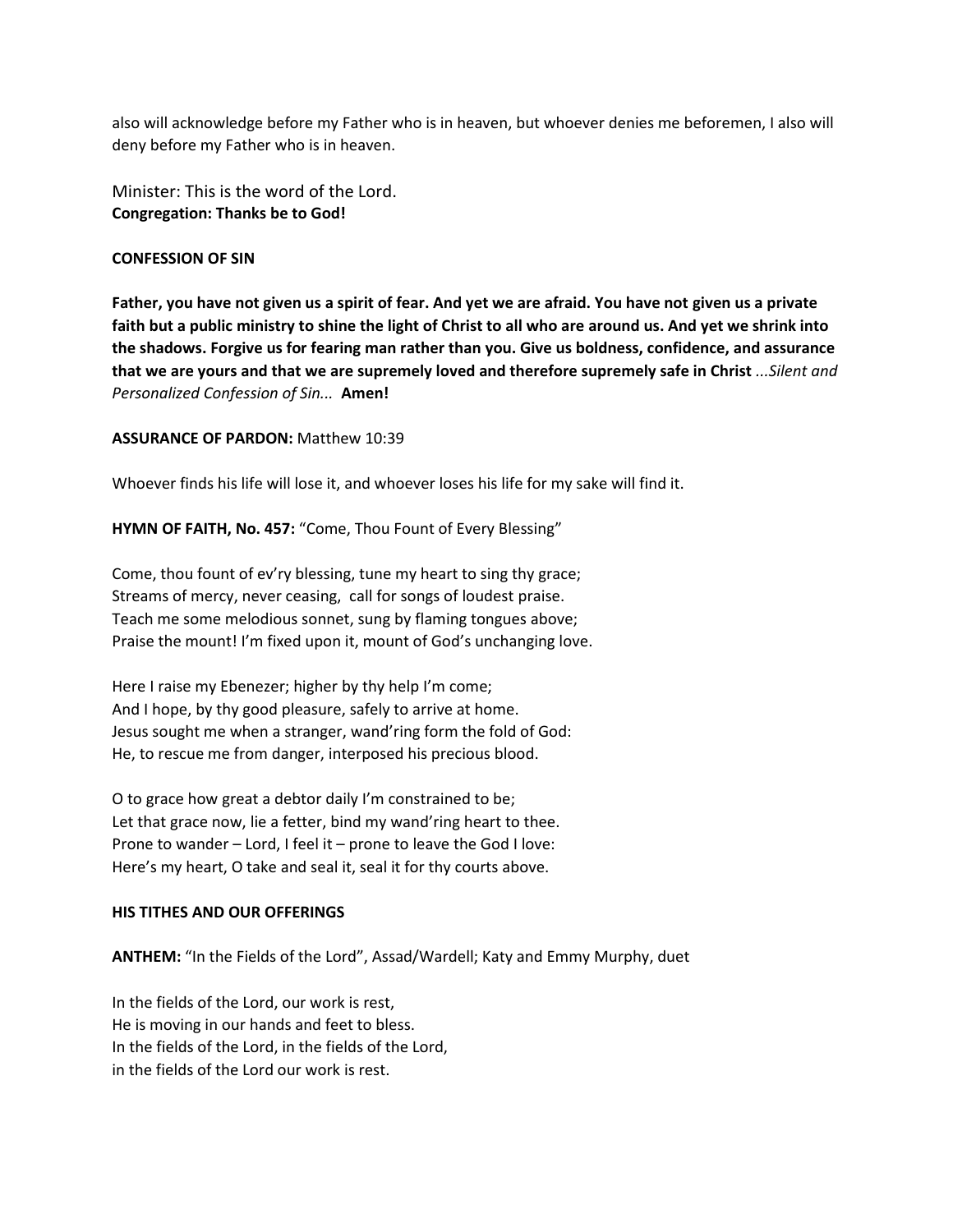In the vineyards of the Lord our work is light. He is tending every leaf and every vine. In the vineyards of the Lord, in the vineyards of the Lord, in the vineyards of the Lord our work is light.

In the garden of the Lord our work is sound, He is weaving every thorn into a crown. In the garden of the Lord, in the garden of the Lord, in the garden of the Lord our work is sound.

At the harvest of the Lord the fields are white, He will wipe away the tears from ev'ry eye. At the harvest of the Lord, at the harvest of the Lord, at the harvest of the Lord the fields are white.

# **PRAYER OF THANKSGIVING AND SUPPLICATION**

# **THE LORD CONSECRATES US BY HIS WORD**

# **SERMON TEXT:** John 15:18-16:4a

 $18$  "If the world hates you, know that it has hated me before it hated you.  $19$  If you were of the world, the world would love you as its own; but because you are not of the world, but I chose you out of the world, therefore the world hates you. <sup>20</sup> Remember the word that I said to you: 'A servant is not greater than his master.' If they persecuted me, they will also persecute you. If they kept my word, they will also keep yours. <sup>21</sup> But all these things they will do to you on account of my name, because they do not know him who sent me. <sup>22</sup> If I had not come and spoken to them, they would not have been guilty of sin, but now they have no excuse for their sin. <sup>23</sup> Whoever hates me hates my Father also. <sup>24</sup> If I had not done among them the works that no one else did, they would not be guilty of sin, but now they have seen and hated both me and my Father. <sup>25</sup> But the word that is written in their Law must be fulfilled: 'They hated me without a cause.' <sup>26</sup> "But when the Helper comes, whom I will send to you from the Father, the Spirit of truth, who proceeds from the Father, he will bear witness about me. <sup>27</sup> And you also will bear witness, because you have been with me from the beginning.

<sup>1</sup> "I have said all these things to you to keep you from falling away. <sup>2</sup> They will put you out of the synagogues. Indeed, the hour is coming when whoever kills you will think he is offering service to God. <sup>3</sup> And they will do these things because they have not known the Father, nor me. <sup>4</sup> But I have said these things to you…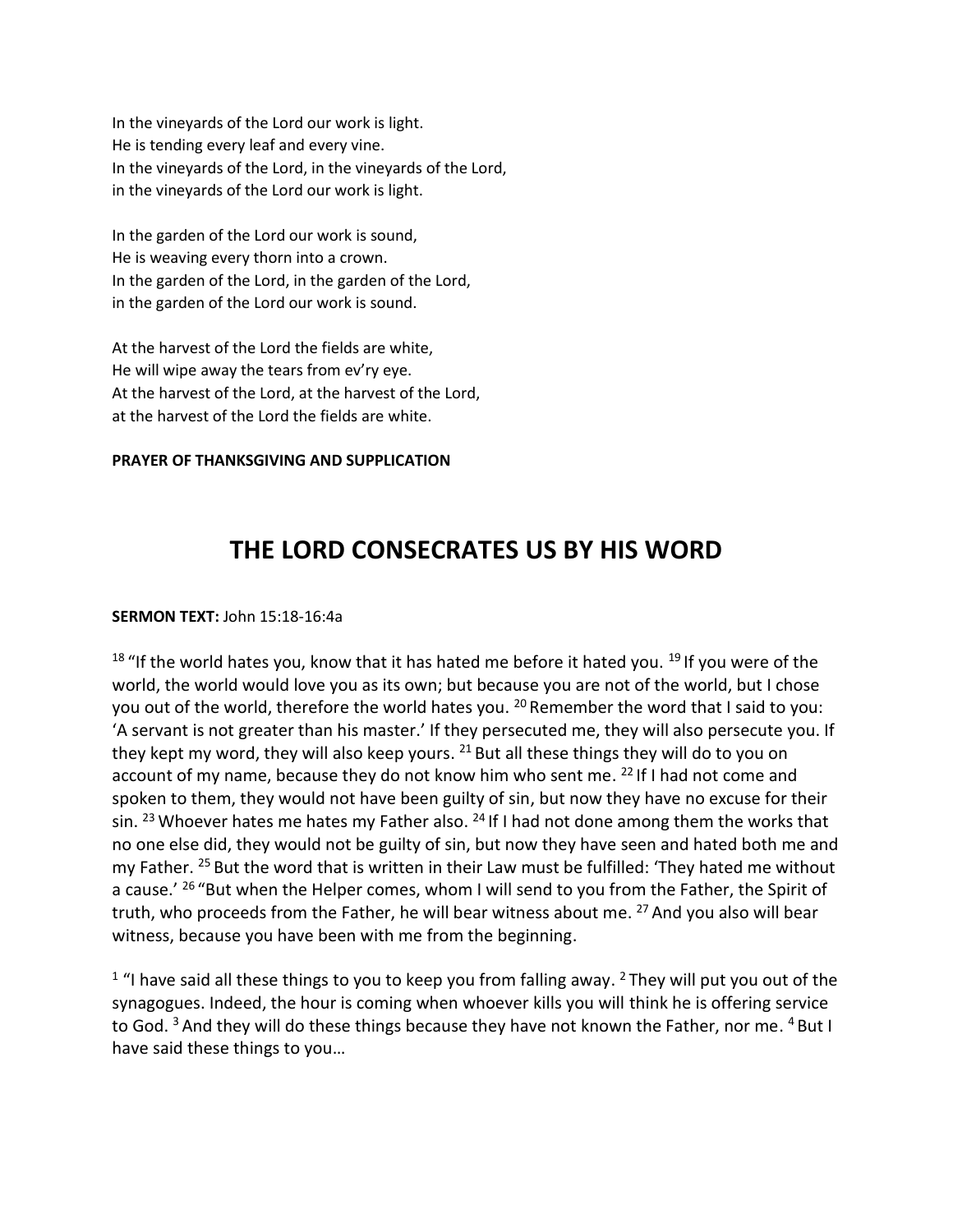**PREACHING OF GOD'S WORD:** Pastor Drew Turberville Sermon Series: Take Heart; I Have Overcome The World XV. "What Did You Expect?"

# **WE CONFESS OUR FAITH:** Westminster Creed

I believe we are made partakers of the redemption purchased by Christ, by the effectual application of it to us by his Holy Spirit; I believe God requires of us faith in Jesus Christ, and repentance unto life to escape the wrath and curse of God due to us for sin; I believe by his free grace we are effectually called, justified, and sanctified, gathered into the visible church, out of which there is no ordinary possibility of salvation; I believe that we also are given in this life such accompanying benefits as assurance of God's love, peace of conscience, joy in the Holy Spirit, increase of grace, and perseverance therein to the end; that at death, we are made perfect in holiness, and immediately pass into glory; and our bodies, being still united in Christ, rest in their graves, till the resurrection; and at the resurrection, we shall be raised up in glory, we shall openly be acknowledged and acquitted in the day of judgement, and made perfectly blessed in the full enjoying of God to all eternity. Amen.

**HYMN OF RESPONSE:** "Christ, Our Hope in Life and Death"

What is our hope in life and death? Christ alone, Christ alone What is our only confidence? That our souls to him belong Who holds our days within his hand? What comes, apart from his command? And what will keep us to the end? The love of Christ, in which we stand.

[Refrain] O sing hallelujah! Our hope springs eternal, O sing hallelujah! Now and ever we confess: Christ our hope in life and death.

What truth can calm the troubled soul? God is good, God is good Where is his grace and goodness known? In our great Redeemer's blood Who holds our faith when fears arise? Who stands above the stormy trial? Who sends the waves that bring us nigh Unto the shore, the rock of Christ? [Refrain]

Unto the grave, what will we sing? "Christ, he lives; Christ, he lives!" And what reward will heaven bring? Everlasting life with him And we will rise to meet the Lord Then sin and death will be destroyed And we will feast in endless joy When Christ is ours forevermore. [Refrain 2x]

# **BENEDICTION:** Romans 16:25-27

Now to him who is able to strengthen you according to my gospel and the preaching of Jesus Christ, according to the revelation of the mystery that was kept secret for long ages but has now been disclosed and through the prophetic writings has been made known to all nations, according to the command of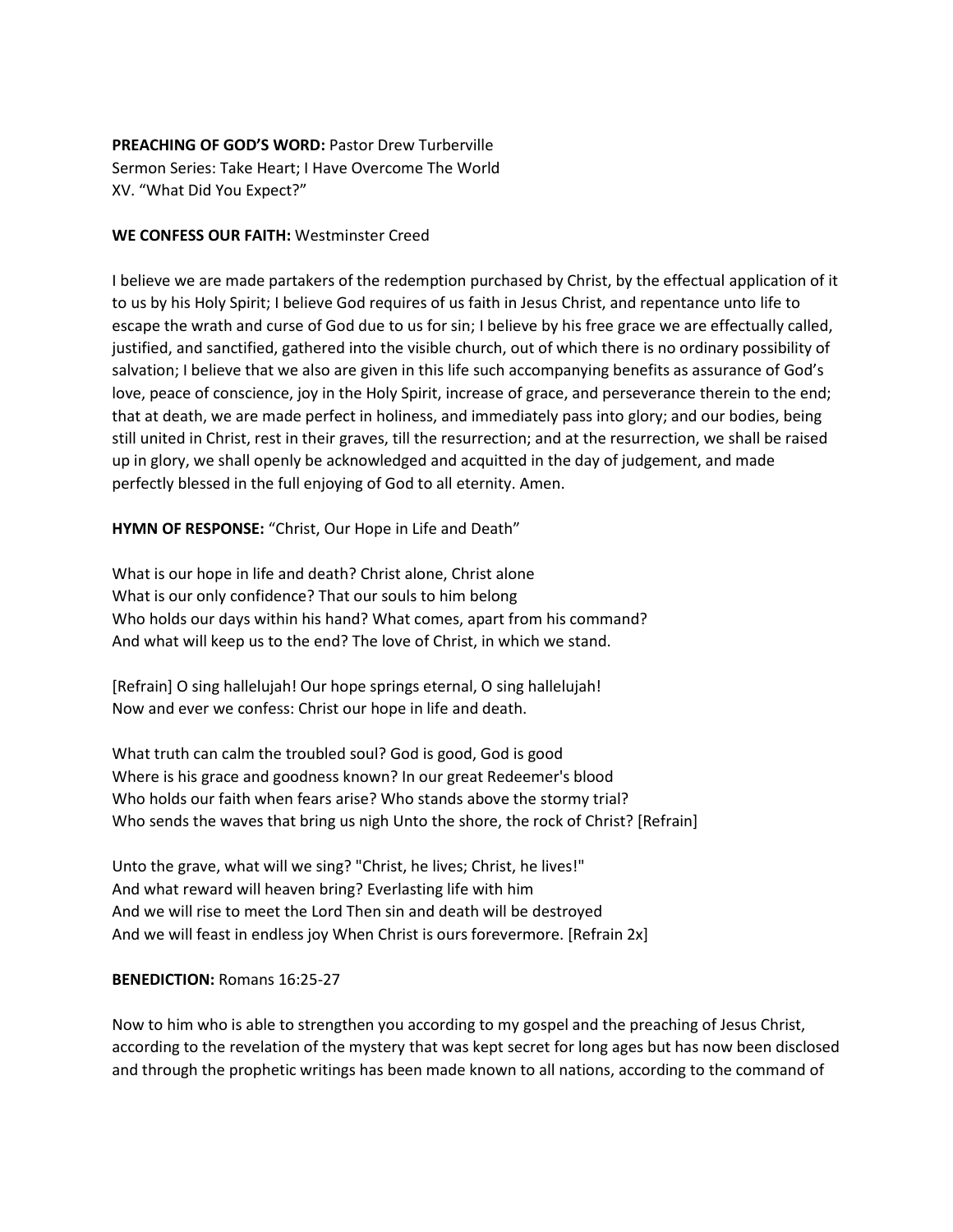the eternal God, to bring about the obedience of faith—to the only wise God be glory forevermore through Jesus Christ! Amen.

> **God be with you till we meet again; by his counsels guide, uphold you, with his sheep securely fold you: God be with you till we meet again.**

> **God be with you till we meet again; 'neath his wings protecting hide you, daily manna still provide you; God be with you till we meet again.**

**POSTLUDE:** "The Solid Rock", arr. Bober

# **SERMON NOTES**

What Christians Should Expect

What the World Expects of Christians

What God Expects of Christians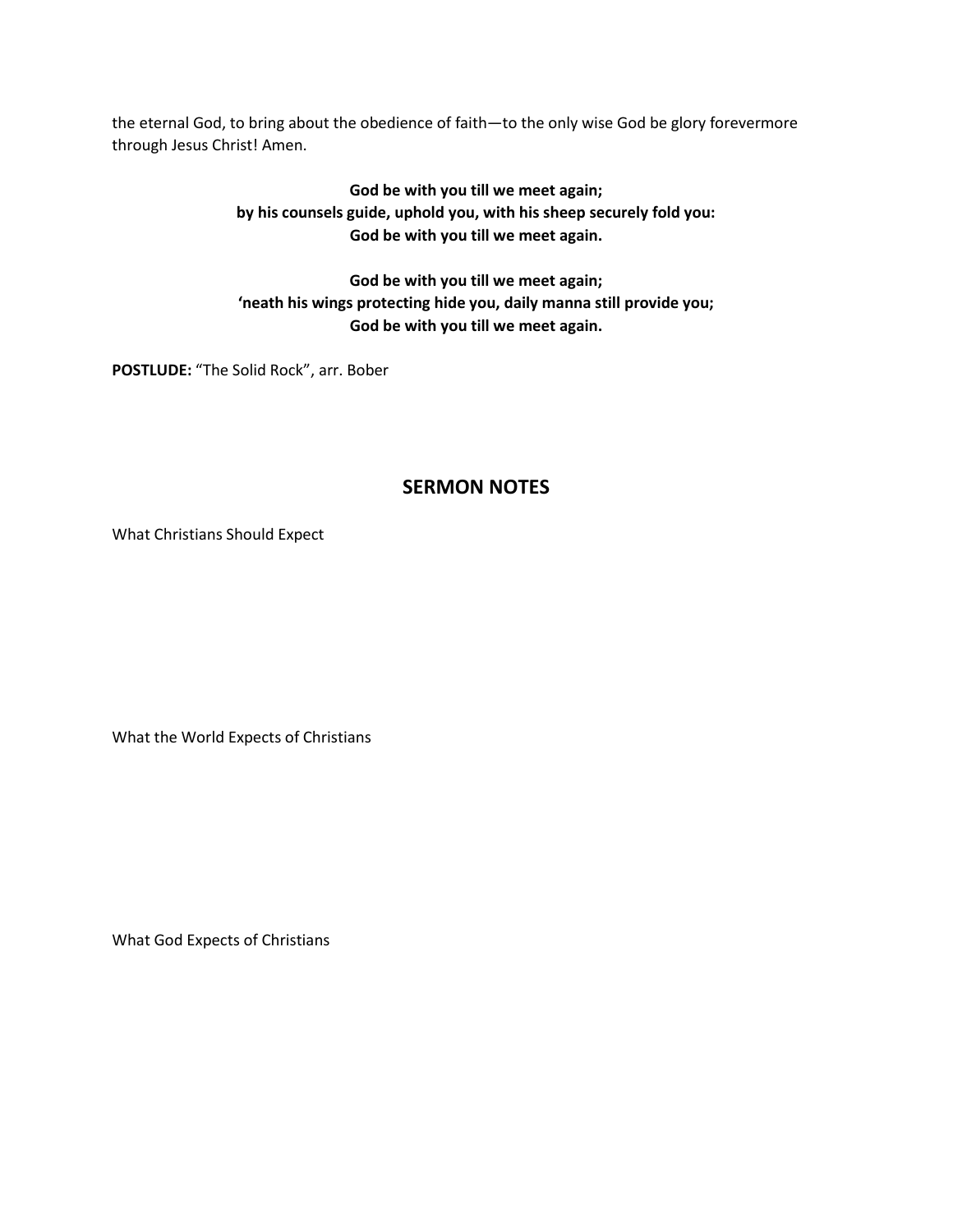# **ANNOUNCEMENTS**



**Welcome to Riveroaks!** We are delighted you have joined us for worship this morning. We would love to get to know you and serve you anyway we can. Please consider filling out a visitor's card and putting it in the offering plate or scanning the QR code to access our online visitor form. "For what we proclaim is not ourselves, but Jesus Christ as Lord, with ourselves as your servants for Jesus' sake" (2 Corinthians 4:5).

**Get More Connected**: Sign up for the email list; contact Brenda at office@riveroakspca.org.

**Riveroaks Student Ministry (RSM) w**ill resume meeting in members' homes on Wednesday, June 1. For locations and other details, contact Pastor Drew.

**Attention All Riveroaks Men!** A Patio Night will be held on Friday, June 3, at 7:00pm at the home of Brad Harris (8217 Poplar Pike, Germantown). Please mark your calendars to join in this manly outdoor gathering. In case of rain, check with Brad about a rescheduled date.

**A VBS Teacher Training Meeting** has been rescheduled for Sunday, June 5, to be held in the Fellowship Hall immediately following Sunday worship. Please contact Molly Pennington to sign up to help and to RSVP for the meeting. Prayerfully consider participating in this year's VBS as a teacher/helper. For questions, contact Molly Pennington (mpennington@riveroakspca.org).

**Next Sunday, June 5, an evening service will be held at 6:00pm in the Fellowship Hall led by Pastor Drew Turberville.** Scripture has a lot to say about how believers are to exist in community with one another. There are almost 60 commands in Scripture about how we are to interact with one another. June 5 we will discuss how we can effectively and obediently fulfill the commands for the glory of God and for the good of one another.

**For the summer months, Community Groups will meet on the 2nd Sunday evening of June, July and August.** Sunday Evening Worship will continue to be held on the 1st and 3rd Sunday nights at 6:00pm in the Fellowship Hall. The 4th and 5th Sunday evenings will have no activities.

**Riveroaks is taking a mission trip to Casa Aleluya Children's Home** outside of Guatemala City (June 26- July 4). Cost per person: \$1200.00. Call Kim Benson (901-337-7509) with questions.